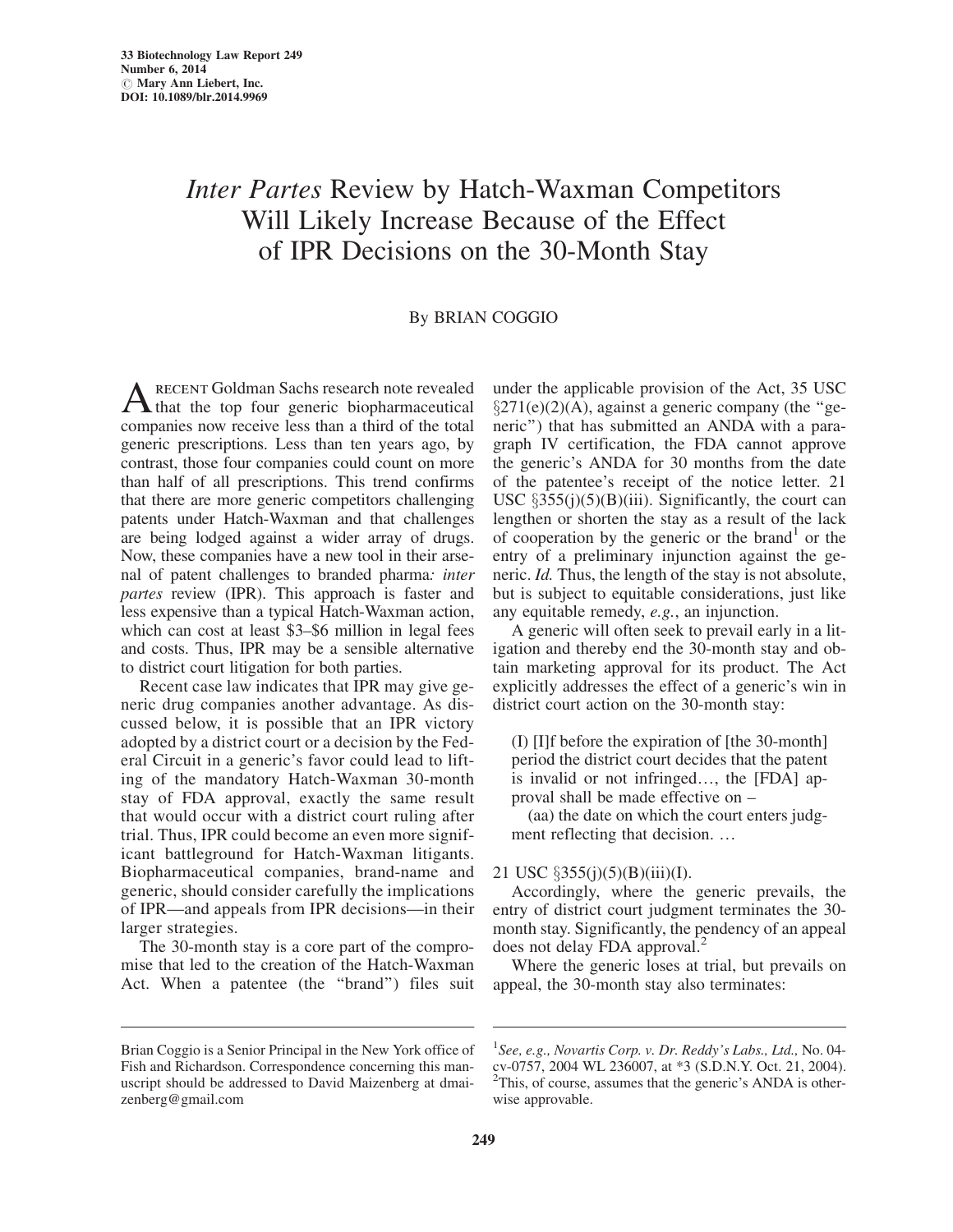(II) [I]f before expiration of [the 30-month] period the district court decides that the patent has been infringed –

(aa) if the judgment of the district court is appealed, the approval shall be made effective on

(AA) the date on which the court of appeals decides that the patent is invalid or not infringed...

## 21 USC  $\S 355(j)(5)(B)(iii)(II)$ .

Thus, the Act requires a decision of a district court or court of appeal to end the 30-month stay.

The question arises as to the effect of a decision of the Patent Trial and Appeal Board (PTAB) in an IPR invalidating the claims of the asserted patent on the 30-month stay. $3$  A recent decision of the Federal Circuit is particularly relevant. See, ePlus, Inc. v. Lawson Software, Inc., 760 F.3d 1350 (Fed. Cir. 2014). There, e-Plus sued Lawson Software for infringement of two patents, U.S. 6,023,683 and 6,505,172. In its initial decision, the district court held various claims of the two patents valid and infringed, and enjoined Lawson from selling certain products. Id. at 1352–53. On appeal, the Federal Circuit affirmed the validity and infringement of only one claim—claim 26—of the '683 patent and remanded the case to the lower court to make any necessary modifications to the injunction. ePlus, Inc. v. Lawson Software, Inc., 700 F.3d 509, 521– 23 (Fed. Cir. 2012). On remand, the district court modified the injunction and found Lawson in civil contempt for its violation. Lawson appealed both the injunction and the contempt rulings. During the pendency of that appeal, the PTO completed its reexamination of the '683 patent and cancelled claim 26 as invalid. The PTO's decision was affirmed by the Federal Circuit. In re ePlus, Inc., 540 Fed. App'x 998 (Fed. Cir. 2013)( per curium).

In Lawson's latest appeal, the parties agreed, and the Federal Circuit held, that the injunction against Lawson must be vacated because "[i]t is well established that an injunction must be set aside when the legal basis for it has ceased to exist,'' and any rights "previously conferred" by the patent "ceased to exist'' when the PTO's decision was affirmed. 760 F. 3d at 1355–56. The majority also vacated the award of monetary sanctions for violating the injunction. Id. at 1357. Thus, after a Federal Circuit affirmance of a PTO decision invalidating a patent, that patent ''no longer confers any rights that support an injunction against infringement.'' Id.

A decision by the PTO in a typical reexamination or by the PTAB in an IPR will probably not affect the 30-month stay of FDA approval. In ePlus, neither party argued that the PTO's decision by itself terminated the injunction. It would appear that a "court decision" is required, especially when examining the wording of the sections quoted above. Thus, a generic sued under 35 USC  $\S 271(e)(2)(A)$ could file a motion for summary judgment of invalidity after the PTAB's decision invalidating all relevant claims. If the motion is granted,  $§$ 355  $(1)(5)(B)(iii)(I)(aa)$  dictates that the 30-month stay would terminate when the district court enters judgment for the generic. If the case had been stayed pending the PTAB's decision, the stay would need to be lifted to allow the generic to seek summary judgment. The brand, however, could petition the district court to stay the action or continue the 30 month stay (if one had been entered) while it appeals the PTAB's decision. The stay might not be granted or continued, as it would preclude a ruling on the summary judgment motion, and this would arguably frustrate the intent of the Act to allow generic approval and marketing following a district court judgment of invalidity.

If the generic that prevailed in the PTAB had not yet been sued by the brand, it would not be subject to the 30-month stay. However, FDA approval would be stayed once the generic files its ANDA. The generic would then seek an immediate ruling on the patent's validity. If the brand had already sued other generics, they would undoubtedly rely on the PTAB's decision in seeking summary judgments of invalidity. Once a summary judgment of invalidity was granted, the 30-month stay would terminate for all generics, even those not involved in the IPR.

After an IPR decision invalidating the claims asserted in a Hatch-Waxman action, a motion for summary judgment of invalidity may be the most efficient way for a generic to terminate the 30-month stay. But what if the brand appeals the adverse IPR decision? As noted above, it could be argued that this scenario should not prolong the 30-month stay. But assuming that the 30-month stay was still in place, would a Federal Circuit decision affirming the PTAB's holding of invalidity terminate the stay? Significantly, the Act specifies that a successful appeal by the generic from a district court decision terminates the stay. 21 USC  $\S 355$  $(7)(5)(B)(iii)(II)$ . Under *ePlus*, however, it could

<sup>&</sup>lt;sup>3</sup>The discussion assumes that the PTAB invalidates all claims asserted in the ANDA litigation.

<sup>&</sup>lt;sup>4</sup> Even though the standards for invalidation are different between a district court and the PTAB, this does not alter the effect of an adverse PTAB ruling. See, Fresenius USA, Inc. v. Baxter Int. Inc., 733 F.3d 1369 (Fed. Circ. 2013).